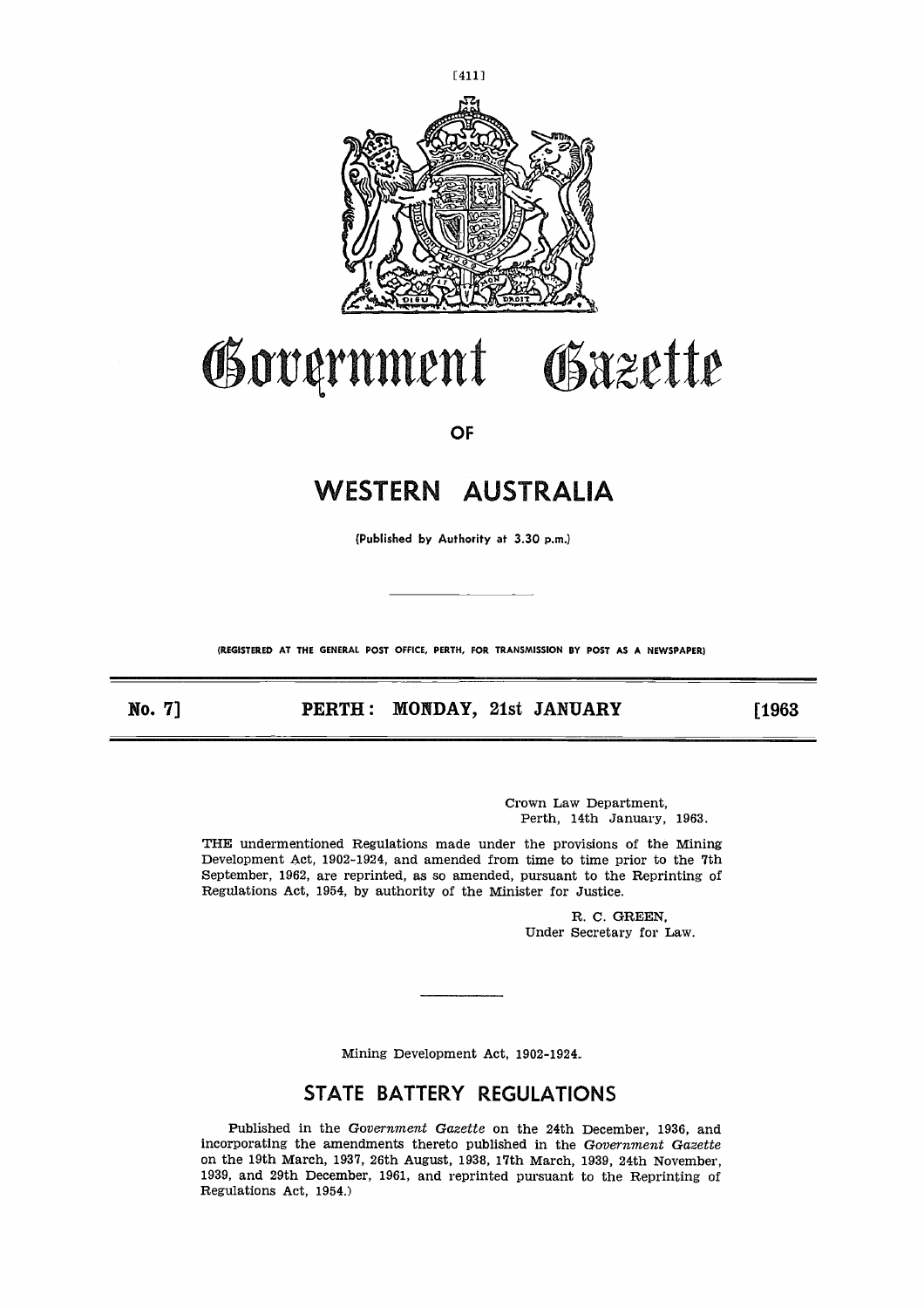Reprinted pursuant to the Reprinting of Regulations Act, 1954, by authority of the Minister dated 14th January, 1963.

## Mining Development Act, 1902-1924.

### REGULATIONS.

Reg. 1. Added by G.G. 29/12/61, p. 3962.

(1) (a) These regulations may be cited as the State Battery Regulations.

(b) In these regulations unless the context requires otherwise "approved" means approved by the Minister;

"manager" means the officer in charge of a State Battery;

"Minister" means the Minister for Mines; "ton" means 2,240 lbs.

Reg. lA (formerly Reg. 1) altered by *G.G.* 29/12/61, p. 3962.

Reg. 7 amended by *G.G.* 26/8/38, p. 1379; *G.G.* 17/3/39,

p. 484. Substituted by G.G. 24/11/39, p. 2088.

(1A) All ore accepted for treatment must be weighed and, where weighing machines are not provided and excepting those cases when the Minister otherwise directs, it shall be estimated at 22 cubic feet per ton.

The manager of a State Battery may refuse any ore considered too poor to pay crushing charges, unless a deposit is paid in advance.

(3) The charge for crushing at each State Battery, as de-termined from time to time by the Minister, shall be posted up at each battery and strictly adhered to while in force.

(4) The minimum charge for a crushing will be five pounds.

(5) Payments of treatment charges shall be made to the manager on completion of crushing or sufficient gold will be retained to pay the amount due.

(6) Where a cyanide plant has been erected at a State Battery, tailing consisting of sand and slime resulting from ore crushed at that battery may be purchased, but the manager may, in his discretion, refuse to purchase any tailing should he consider it unsuitable for treatment by cyanide.

(7) (a) The tailing produced from each parcel may be purchased at such plants as may be approved and will be paid for by the Government at the rate of not more than 75 per cent. of the agreed assay, less a deduction of 1 dwt. 18 grs. of fine gold per ton. Gold to be paid for at the rate of four pounds four shillings and eleven pence halfpenny per ounce.

(b) Tailing which in the opinion of the manager will not yield 75 per cent. extraction will be segregated either separately in a dam or with other similar parcels, as circumstances permit, and treated from time to time, and owners will be paid on the actual extraction obtained, but not more than 75 per cent. less a deduction of 1 dwt. 18 grs.. of fine gold per ton. Gold to be paid for at the rate of four pounds four shillings and eleven pence halfpenny per ounce.

(c) In addition, the Minister shall be at liberty to pay to the vendor of tailing purchased under the authority of this regulation such amount as he shall think fit, as a premium upon the fine gold recovered from such tailing for which payment is made to such vendor; provided that such amount shall not exceed the amount of the premium upon such fine gold which the Minister may have received, either directly or indirectly from the Commonwealth Bank, or to the receipt whereof the Minister is entitled and which he may reasonably anticipate he will so receive.

(8) The number of tons of tailing to be paid for from each parcel shall not be more than ninety per cent. of the tons crushed.